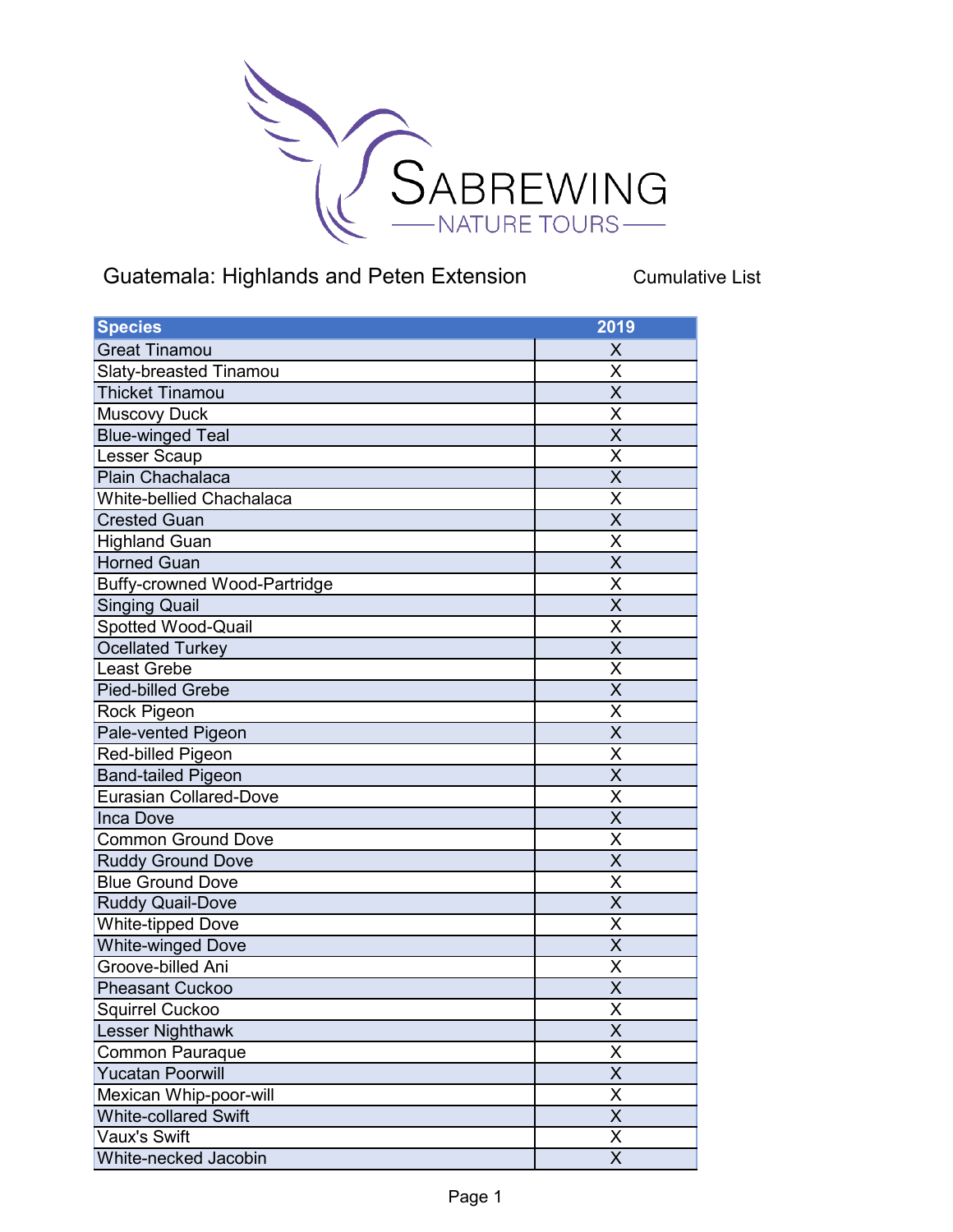| <b>Species</b>                   | 2019                    |
|----------------------------------|-------------------------|
| Long-billed Hermit               | X                       |
| <b>Stripe-throated Hermit</b>    | $\overline{\mathsf{x}}$ |
| <b>Mexican Violetear</b>         | Χ                       |
| Green-breasted Mango             | $\overline{\mathsf{x}}$ |
| Rivoli's Hummingbird             | X                       |
| <b>Long-billed Starthroat</b>    | $\overline{\mathsf{x}}$ |
| Green-throated Mountain-gem      | X                       |
| Amethyst-throated Mountain-gem   | X                       |
| Garnet-throated Hummingbird      | X                       |
| Ruby-throated Hummingbird        | $\overline{\mathsf{x}}$ |
| Wine-throated Hummingbird        | X                       |
| <b>Broad-tailed Hummingbird</b>  | X                       |
| <b>Canivet's Emerald</b>         | X                       |
| Scaly-breasted Hummingbird       | $\overline{\mathsf{X}}$ |
| <b>Wedge-tailed Sabrewing</b>    | X                       |
| <b>Rufous Sabrewing</b>          | $\overline{\mathsf{x}}$ |
| <b>Violet Sabrewing</b>          | X                       |
| <b>White-bellied Emerald</b>     | $\overline{\mathsf{x}}$ |
| Azure-crowned Hummingbird        | Χ                       |
| <b>Berylline Hummingbird</b>     | X                       |
| <b>Blue-tailed Hummingbird</b>   | X                       |
| Rufous-tailed Hummingbird        | $\overline{\mathsf{x}}$ |
| Cinnamon Hummingbird             | X                       |
| White-eared Hummingbird          | X                       |
| Russet-naped Wood-Rail           | X                       |
| Sora                             | $\overline{\mathsf{x}}$ |
| <b>Common Gallinule</b>          | Χ                       |
| <b>American Coot</b>             | X                       |
| <b>Purple Gallinule</b>          | X                       |
| <b>Ruddy Crake</b>               | $\overline{\mathsf{X}}$ |
| Limpkin                          | X                       |
| Killdeer                         | $\overline{\mathsf{x}}$ |
| Northern Jacana                  | X                       |
| <b>Spotted Sandpiper</b>         | $\overline{\mathsf{x}}$ |
| <b>Laughing Gull</b>             | X                       |
| <b>Franklin's Gull</b>           | X                       |
| Caspian Tern                     | Χ                       |
| <b>Royal Tern</b>                | X                       |
| <b>Wood Stork</b>                | $\overline{\mathsf{x}}$ |
| Anhinga                          | X                       |
| <b>Neotropic Cormorant</b>       | $\overline{\mathsf{x}}$ |
| <b>American White Pelican</b>    | X                       |
| <b>Brown Pelican</b>             | X                       |
| <b>Bare-throated Tiger-Heron</b> | X                       |
| <b>Great Blue Heron</b>          | X                       |
| <b>Great Egret</b>               | $\overline{\mathsf{X}}$ |
| <b>Snowy Egret</b>               | $\overline{\sf x}$      |
| Little Blue Heron                | $\overline{\mathsf{X}}$ |
| <b>Tricolored Heron</b>          | X                       |
| <b>Cattle Egret</b>              | $\overline{\mathsf{x}}$ |
| <b>Green Heron</b>               | Χ                       |
| Agami Heron                      | X                       |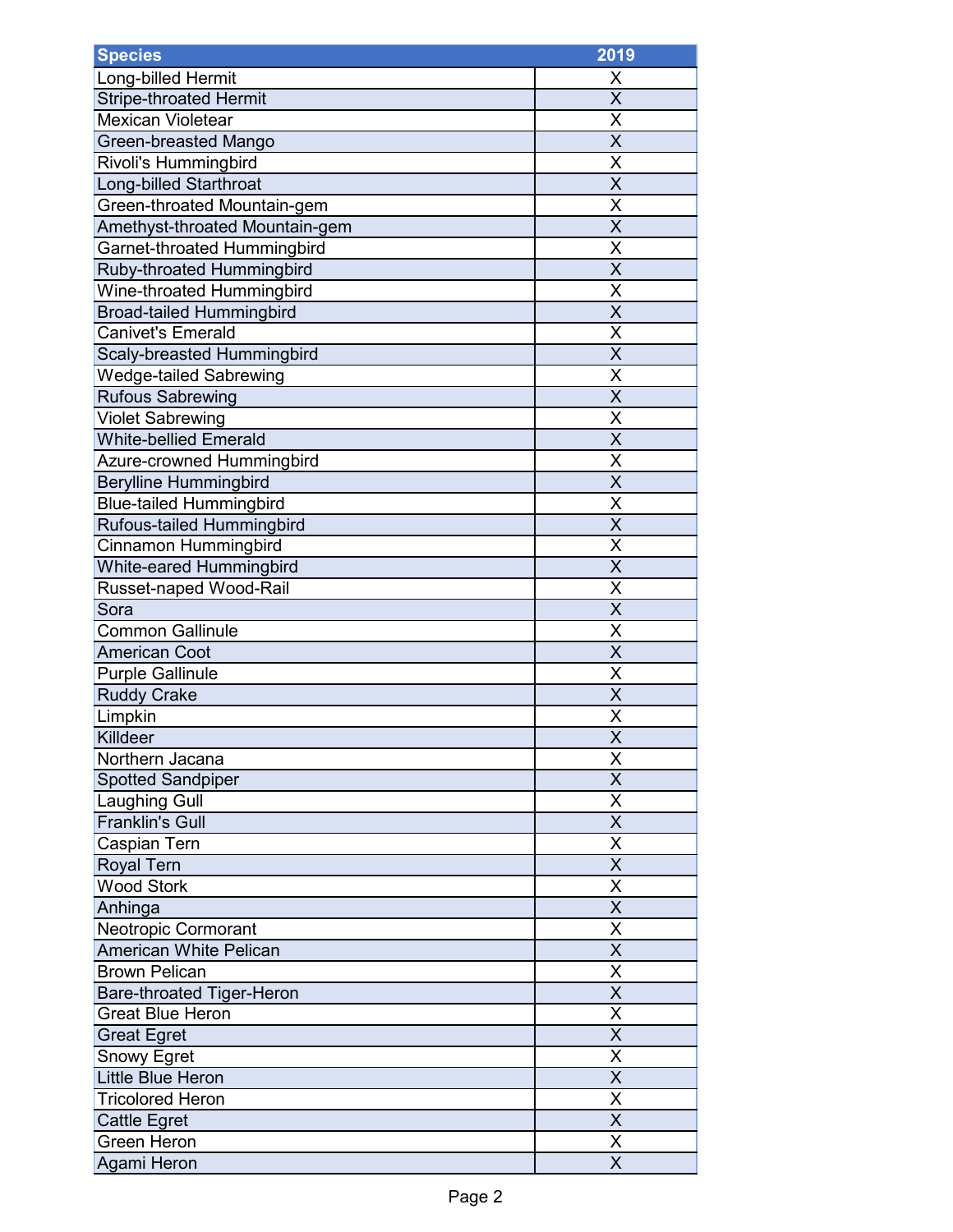| <b>Species</b>                      | 2019                         |
|-------------------------------------|------------------------------|
| <b>Black-crowned Night-Heron</b>    | X                            |
| <b>Boat-billed Heron</b>            | $\overline{\mathsf{x}}$      |
| <b>King Vulture</b>                 | Χ                            |
| <b>Black Vulture</b>                | $\overline{\mathsf{x}}$      |
| <b>Turkey Vulture</b>               | Χ                            |
| <b>Lesser Yellow-headed Vulture</b> | X                            |
| <b>Osprey</b>                       | X                            |
| <b>Black Hawk-Eagle</b>             | $\overline{\mathsf{x}}$      |
| <b>Snail Kite</b>                   | X                            |
| Double-toothed Kite                 | X                            |
| <b>Sharp-shinned Hawk</b>           | X                            |
| <b>Cooper's Hawk</b>                | X                            |
| Roadside Hawk                       | Χ                            |
| <b>White Hawk</b>                   | X                            |
| Gray Hawk                           | Χ                            |
| <b>Broad-winged Hawk</b>            | $\overline{\mathsf{x}}$      |
| <b>Short-tailed Hawk</b>            | X                            |
| Zone-tailed Hawk                    | $\overline{\mathsf{x}}$      |
| Middle American Screech-Owl         | Χ                            |
| Ferruginous Pygmy-Owl               | $\overline{\mathsf{x}}$      |
| <b>Mottled Owl</b>                  | Χ                            |
| <b>Black-and-white Owl</b>          | $\overline{\mathsf{X}}$      |
| <b>Fulvous Owl</b>                  | X                            |
| <b>Striped Owl</b>                  | $\overline{\mathsf{X}}$      |
| <b>Resplendent Quetzal</b>          | X                            |
| Slaty-tailed Trogon                 | X                            |
| <b>Black-headed Trogon</b>          | X                            |
| <b>Gartered Trogon</b>              | $\overline{\mathsf{X}}$      |
| Mountain Trogon                     | X                            |
| <b>Collared Trogon</b>              | X                            |
| <b>Tody Motmot</b>                  | X                            |
| <b>Blue-throated Motmot</b>         | $\overline{\mathsf{X}}$      |
| <b>Lesson's Motmot</b>              | Χ                            |
| <b>Turquoise-browed Motmot</b>      | $\overline{\mathsf{x}}$      |
| <b>Ringed Kingfisher</b>            | X                            |
| <b>Belted Kingfisher</b>            | $\overline{\mathsf{x}}$      |
| Amazon Kingfisher                   | Χ                            |
| American Pygmy Kingfisher           | X                            |
| <b>Green Kingfisher</b>             | X                            |
| <b>White-necked Puffbird</b>        | X                            |
| White-whiskered Puffbird            | $\overline{\mathsf{x}}$      |
| Rufous-tailed Jacamar               | X                            |
| <b>Northern Emerald-Toucanet</b>    | X                            |
| <b>Collared Aracari</b>             | X                            |
| <b>Keel-billed Toucan</b>           | X                            |
| <b>Yellow-bellied Sapsucker</b>     | X                            |
| Acorn Woodpecker                    | Χ                            |
| Yucatan Woodpecker                  | X<br>$\overline{\mathsf{x}}$ |
| Golden-fronted Woodpecker           | $\overline{\mathsf{X}}$      |
| Ladder-backed Woodpecker            |                              |
| Hairy Woodpecker                    | Χ<br>$\overline{\mathsf{x}}$ |
| Smoky-brown Woodpecker              |                              |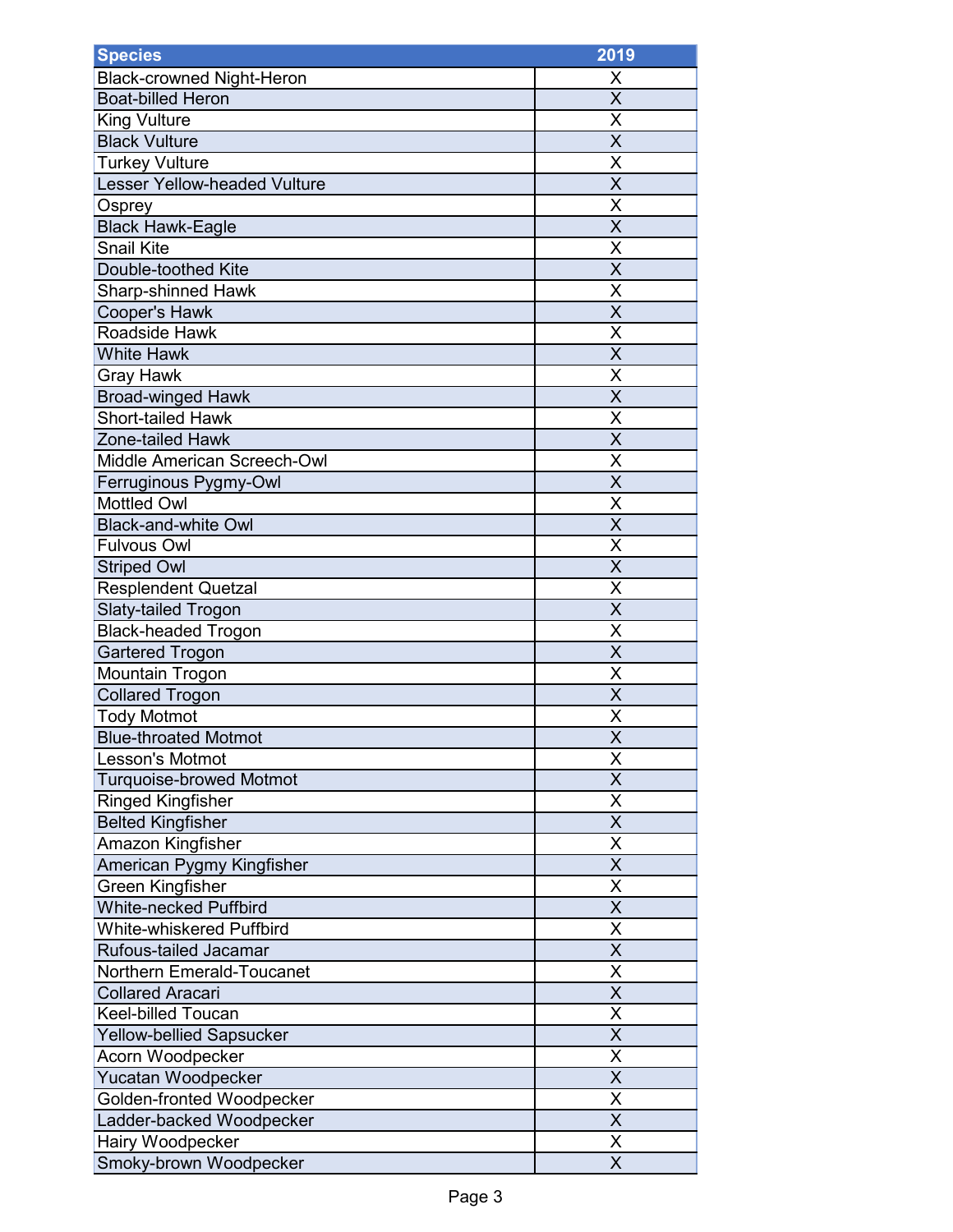| <b>Species</b>                     | 2019                    |
|------------------------------------|-------------------------|
| Pale-billed Woodpecker             | Х                       |
| <b>Lineated Woodpecker</b>         | $\overline{\mathsf{x}}$ |
| <b>Chestnut-colored Woodpecker</b> | Χ                       |
| Golden-olive Woodpecker            | X                       |
| <b>Northern Flicker</b>            | X                       |
| <b>Barred Forest-Falcon</b>        | X                       |
| <b>Collared Forest-Falcon</b>      | X                       |
| <b>Crested Caracara</b>            | X                       |
| Laughing Falcon                    | X                       |
| <b>American Kestrel</b>            | X                       |
| <b>Bat Falcon</b>                  | Χ                       |
| Orange-breasted Falcon             | X                       |
| Peregrine Falcon                   | X                       |
| <b>Orange-chinned Parakeet</b>     | $\overline{\mathsf{X}}$ |
| <b>Brown-hooded Parrot</b>         | Χ                       |
| <b>White-crowned Parrot</b>        | $\overline{\mathsf{x}}$ |
| <b>Red-lored Parrot</b>            | X                       |
| <b>Yellow-naped Parrot</b>         | $\overline{\mathsf{x}}$ |
| <b>White-fronted Parrot</b>        | Χ                       |
| <b>Mealy Parrot</b>                | X                       |
| <b>Olive-throated Parakeet</b>     | X                       |
| Orange-fronted Parakeet            | $\overline{\mathsf{x}}$ |
| <b>Scarlet Macaw</b>               | X                       |
| <b>Pacific Parakeet</b>            | X                       |
| <b>Barred Antshrike</b>            | X                       |
| <b>Black-faced Antthrush</b>       | X                       |
| Olivaceous Woodcreeper             | Χ                       |
| <b>Ruddy Woodcreeper</b>           | X                       |
| Tawny-winged Woodcreeper           | Χ                       |
| Wedge-billed Woodcreeper           | $\overline{\mathsf{X}}$ |
| Ivory-billed Woodcreeper           | X                       |
| Streak-headed Woodcreeper          | $\overline{\mathsf{x}}$ |
| Spot-crowned Woodcreeper           | X                       |
| Ruddy Foliage-gleaner              | $\overline{\mathsf{x}}$ |
| Rufous-breasted Spinetail          | X                       |
| Long-tailed Manakin                | $\overline{\mathsf{X}}$ |
| <b>White-collared Manakin</b>      | Χ                       |
| <b>Red-capped Manakin</b>          | X                       |
| Masked Tityra                      | $\overline{\mathsf{X}}$ |
| <b>Northern Schiffornis</b>        | X                       |
| Rose-throated Becard               | $\overline{\mathsf{x}}$ |
| Royal Flycatcher                   | $\overline{\mathsf{X}}$ |
| Ruddy-tailed Flycatcher            | X                       |
| <b>Stub-tailed Spadebill</b>       | X                       |
| Ochre-bellied Flycatcher           | X                       |
| <b>Northern Bentbill</b>           | $\overline{\mathsf{X}}$ |
| Common Tody-Flycatcher             | $\overline{\sf x}$      |
| <b>Eye-ringed Flatbill</b>         | X                       |
| <b>Yellow-olive Flycatcher</b>     | $\overline{\mathsf{x}}$ |
| Yellow-bellied Tyrannulet          | $\overline{\mathsf{x}}$ |
| Northern Beardless-Tyrannulet      | Χ                       |
| <b>Yellow-bellied Elaenia</b>      | X                       |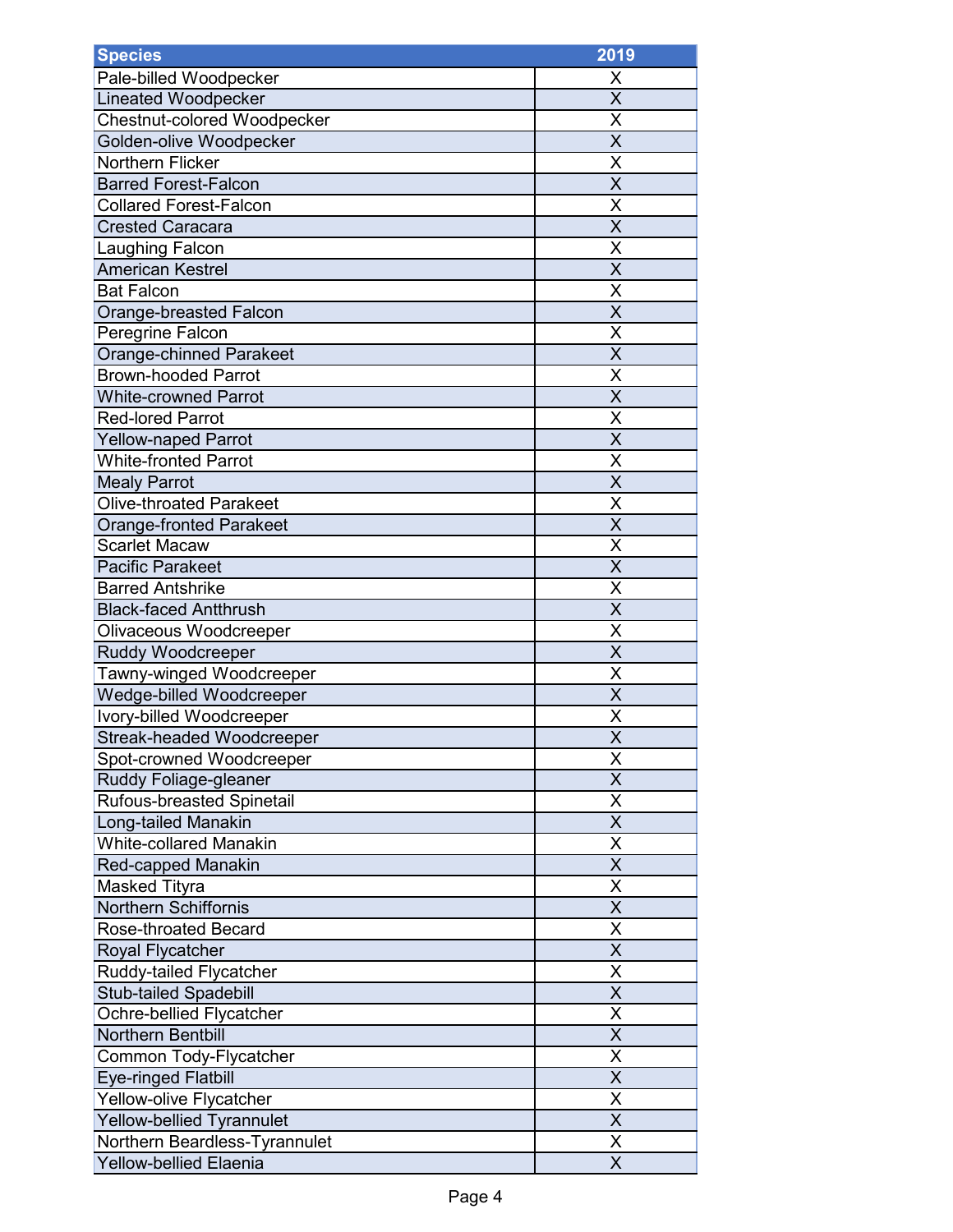| <b>Species</b>                     | 2019                    |
|------------------------------------|-------------------------|
| Guatemalan Tyrannulet              | Χ                       |
| <b>Belted Flycatcher</b>           | X                       |
| <b>Tufted Flycatcher</b>           | X                       |
| Greater Pewee                      | $\overline{\mathsf{x}}$ |
| <b>Tropical Pewee</b>              | Χ                       |
| Yellow-bellied Flycatcher          | X                       |
| Acadian Flycatcher                 | X                       |
| Least Flycatcher                   | X                       |
| Hammond's Flycatcher               | X                       |
| <b>Black Phoebe</b>                | X                       |
| Vermilion Flycatcher               | X                       |
| <b>Bright-rumped Attila</b>        | X                       |
| <b>Yucatan Flycatcher</b>          | Χ                       |
| Dusky-capped Flycatcher            | X                       |
| <b>Great Crested Flycatcher</b>    | Χ                       |
| <b>Brown-crested Flycatcher</b>    | $\overline{\mathsf{X}}$ |
| <b>Great Kiskadee</b>              | X                       |
| <b>Boat-billed Flycatcher</b>      | $\overline{\mathsf{x}}$ |
| Social Flycatcher                  | Χ                       |
| <b>Tropical Kingbird</b>           | $\overline{\mathsf{x}}$ |
| Couch's Kingbird                   | X                       |
| <b>Western Kingbird</b>            | X                       |
| Fork-tailed Flycatcher             | Χ                       |
| Rufous-browed Peppershrike         | X                       |
| <b>Chestnut-sided Shrike-Vireo</b> | X                       |
| <b>Green Shrike-Vireo</b>          | X                       |
| Lesser Greenlet                    | Χ                       |
| White-eyed Vireo                   | $\overline{\mathsf{x}}$ |
| Mangrove Vireo                     | Χ                       |
| <b>Hutton's Vireo</b>              | X                       |
| <b>Yellow-throated Vireo</b>       | X                       |
| <b>Blue-headed Vireo</b>           | $\overline{\mathsf{X}}$ |
| <b>Plumbeous Vireo</b>             | X                       |
| <b>Warbling Vireo</b>              | X                       |
| White-throated Magpie-Jay          | X                       |
| Brown Jay                          | $\overline{\mathsf{x}}$ |
| Green Jay                          | Χ                       |
| <b>Bushy-crested Jay</b>           | X                       |
| Steller's Jay                      | X                       |
| Unicolored Jay                     | X                       |
| <b>Black-capped Swallow</b>        | $\overline{\mathsf{x}}$ |
| Northern Rough-winged Swallow      | X                       |
| <b>Gray-breasted Martin</b>        | X                       |
| <b>Mangrove Swallow</b>            | X                       |
| <b>Barn Swallow</b>                | Χ                       |
| <b>Bushtit</b>                     | X                       |
| <b>Brown Creeper</b>               | X                       |
| Long-billed Gnatwren               | X                       |
| <b>Blue-gray Gnatcatcher</b>       | $\overline{\sf x}$      |
| <b>House Wren</b>                  | $\overline{\mathsf{x}}$ |
| Rufous-browed Wren                 | Χ                       |
| Carolina Wren                      | $\overline{\mathsf{x}}$ |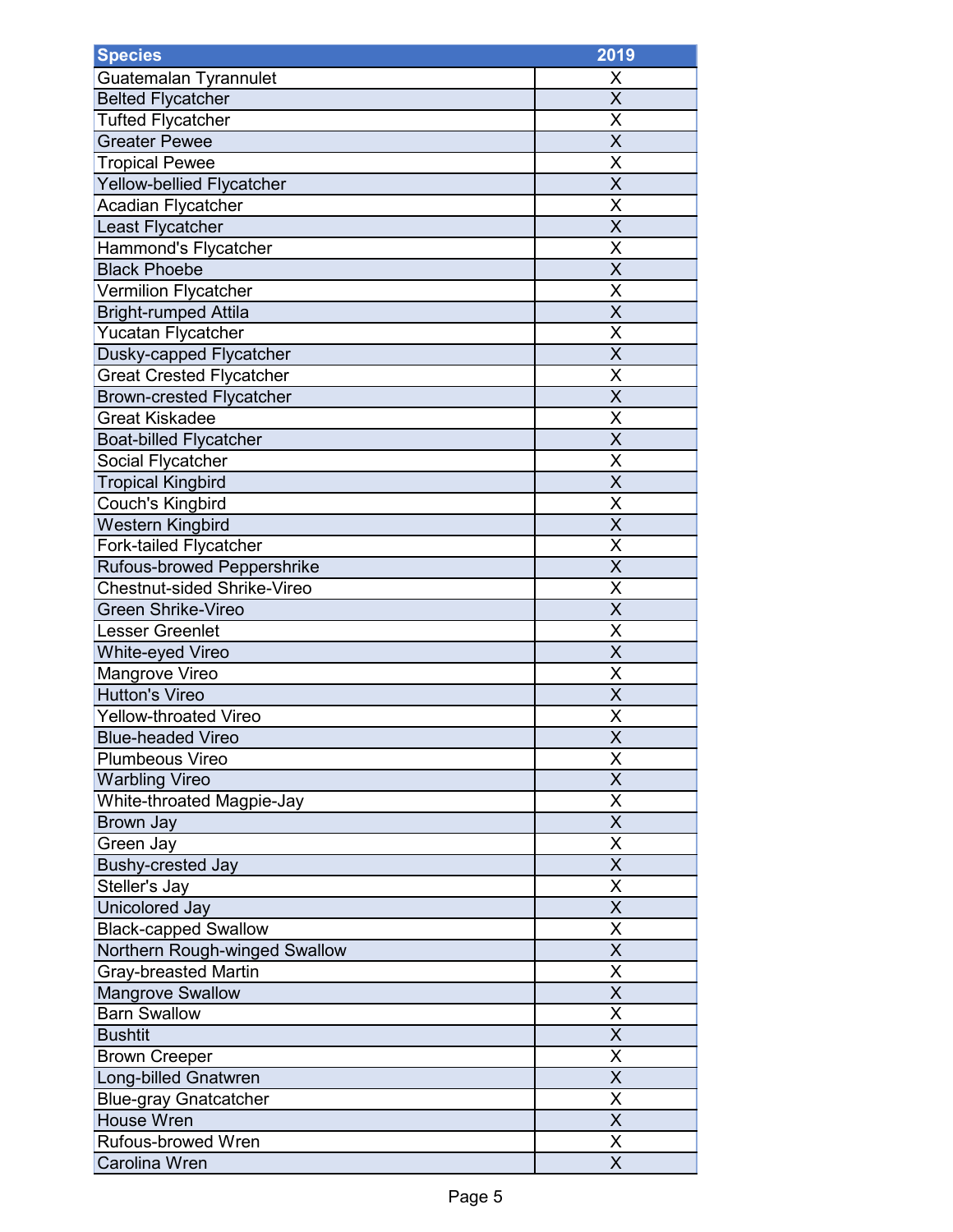| <b>Species</b>                    | 2019                    |
|-----------------------------------|-------------------------|
| <b>Band-backed Wren</b>           | Х                       |
| <b>Rufous-naped Wren</b>          | $\overline{\sf x}$      |
| Spot-breasted Wren                | Χ                       |
| <b>Cabanis's Wren</b>             | X                       |
| Gray-breasted Wood-Wren           | X                       |
| <b>Blue-and-white Mockingbird</b> | $\overline{\mathsf{x}}$ |
| Gray Catbird                      | X                       |
| <b>Tropical Mockingbird</b>       | X                       |
| <b>Eastern Bluebird</b>           | X                       |
| <b>Brown-backed Solitaire</b>     | $\overline{\mathsf{X}}$ |
| Ruddy-capped Nightingale-Thrush   | X                       |
| <b>Swainson's Thrush</b>          | X                       |
| <b>Wood Thrush</b>                | X                       |
| <b>Mountain Thrush</b>            | $\overline{\mathsf{X}}$ |
| <b>White-throated Thrush</b>      | X                       |
| <b>Clay-colored Thrush</b>        | $\overline{\mathsf{x}}$ |
| <b>Rufous-collared Robin</b>      | X                       |
| <b>Gray Silky-flycatcher</b>      | $\overline{\sf x}$      |
| <b>Olive Warbler</b>              | Χ                       |
| <b>House Sparrow</b>              | X                       |
| <b>Blue-crowned Chlorophonia</b>  | X                       |
| Scrub Euphonia                    | $\overline{\mathsf{x}}$ |
| <b>Yellow-throated Euphonia</b>   | X                       |
| Elegant Euphonia                  | X                       |
| Olive-backed Euphonia             | X                       |
| <b>Hooded Grosbeak</b>            | X                       |
| Lesser Goldfinch                  | Χ                       |
| <b>Common Chlorospingus</b>       | X                       |
| <b>Green-backed Sparrow</b>       | Χ                       |
| Chestnut-capped Brushfinch        | $\overline{\mathsf{X}}$ |
| Yellow-eyed Junco                 | X                       |
| <b>Rufous-collared Sparrow</b>    | $\overline{\mathsf{x}}$ |
| <b>White-eared Ground-Sparrow</b> | Χ                       |
| <b>White-faced Ground-Sparrow</b> | $\overline{\mathsf{x}}$ |
| <b>Rusty Sparrow</b>              | X                       |
| <b>Spotted Towhee</b>             | X                       |
| White-naped Brushfinch            | Χ                       |
| <b>Yellow-breasted Chat</b>       | X                       |
| <b>Yellow-billed Cacique</b>      | $\overline{\mathsf{X}}$ |
| Montezuma Oropendola              | X                       |
| <b>Black-vented Oriole</b>        | X                       |
| <b>Bar-winged Oriole</b>          | X                       |
| <b>Black-cowled Oriole</b>        | X                       |
| <b>Orchard Oriole</b>             | X                       |
| <b>Yellow-backed Oriole</b>       | X                       |
| <b>Yellow-tailed Oriole</b>       | $\overline{\mathsf{X}}$ |
| <b>Spot-breasted Oriole</b>       | $\overline{\sf x}$      |
| <b>Altamira Oriole</b>            | X                       |
| <b>Baltimore Oriole</b>           | $\overline{\mathsf{x}}$ |
| <b>Red-winged Blackbird</b>       | $\overline{\sf x}$      |
| <b>Bronzed Cowbird</b>            | Χ                       |
| <b>Melodious Blackbird</b>        | X                       |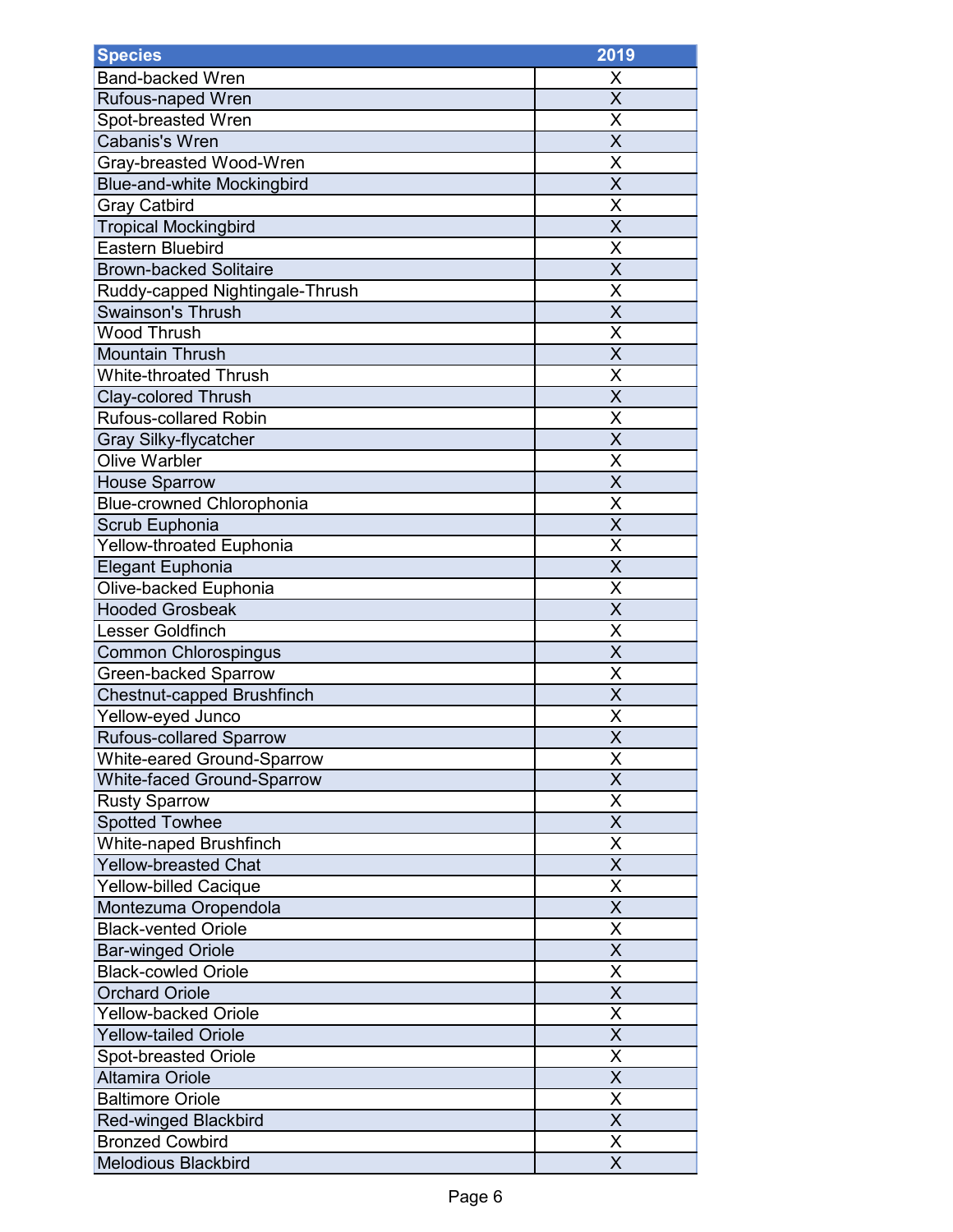| <b>Species</b>                      | 2019                    |
|-------------------------------------|-------------------------|
| <b>Great-tailed Grackle</b>         | X                       |
| Ovenbird                            | $\overline{\mathsf{x}}$ |
| Worm-eating Warbler                 | X                       |
| Louisiana Waterthrush               | $\overline{\mathsf{x}}$ |
| Northern Waterthrush                | Χ                       |
| <b>Blue-winged Warbler</b>          | X                       |
| <b>Black-and-white Warbler</b>      | X                       |
| <b>Crescent-chested Warbler</b>     | $\overline{\mathsf{x}}$ |
| Tennessee Warbler                   | X                       |
| <b>Nashville Warbler</b>            | X                       |
| Gray-crowned Yellowthroat           | X                       |
| MacGillivray's Warbler              | X                       |
| Kentucky Warbler                    | X                       |
| <b>Common Yellowthroat</b>          | X                       |
| <b>Hooded Warbler</b>               | Χ                       |
| American Redstart                   | $\overline{\mathsf{x}}$ |
| Magnolia Warbler                    | X                       |
| <b>Yellow Warbler</b>               | $\overline{\mathsf{x}}$ |
| <b>Chestnut-sided Warbler</b>       | Χ                       |
| <b>Yellow-rumped Warbler</b>        | $\overline{\mathsf{x}}$ |
| <b>Yellow-throated Warbler</b>      | Χ                       |
| <b>Townsend's Warbler</b>           | $\overline{\mathsf{X}}$ |
| <b>Black-throated Green Warbler</b> | X                       |
| <b>Rufous-capped Warbler</b>        | $\overline{\mathsf{X}}$ |
| Golden-browed Warbler               | X                       |
| Golden-crowned Warbler              | X                       |
| <b>Wilson's Warbler</b>             | Χ                       |
| <b>Red-faced Warbler</b>            | $\overline{\mathsf{X}}$ |
| <b>Pink-headed Warbler</b>          | X                       |
| <b>Slate-throated Redstart</b>      | X                       |
| Rose-throated Tanager               | X                       |
| <b>Summer Tanager</b>               | $\overline{\mathsf{X}}$ |
| Western Tanager                     | X                       |
| <b>Flame-colored Tanager</b>        | $\overline{\mathsf{x}}$ |
| <b>White-winged Tanager</b>         | X                       |
| Red-crowned Ant-Tanager             | $\overline{\mathsf{x}}$ |
| Red-throated Ant-Tanager            | Χ                       |
| <b>Rose-breasted Grosbeak</b>       | X                       |
| Gray-throated Chat                  | X                       |
| <b>Blue Bunting</b>                 | X                       |
| <b>Blue Grosbeak</b>                | $\overline{\mathsf{x}}$ |
| Indigo Bunting                      | X                       |
| <b>Painted Bunting</b>              | X                       |
| <b>Gray-headed Tanager</b>          | X                       |
| <b>Blue-gray Tanager</b>            | X                       |
| Yellow-winged Tanager               | X                       |
| Azure-rumped Tanager                | X                       |
| Red-legged Honeycreeper             | X                       |
| Cinnamon-bellied Flowerpiercer      | $\overline{\mathsf{x}}$ |
| <b>Blue-black Grassquit</b>         | $\overline{\mathsf{x}}$ |
| <b>Morelet's Seedeater</b>          | Χ                       |
| <b>Yellow-faced Grassquit</b>       | $\overline{\sf x}$      |